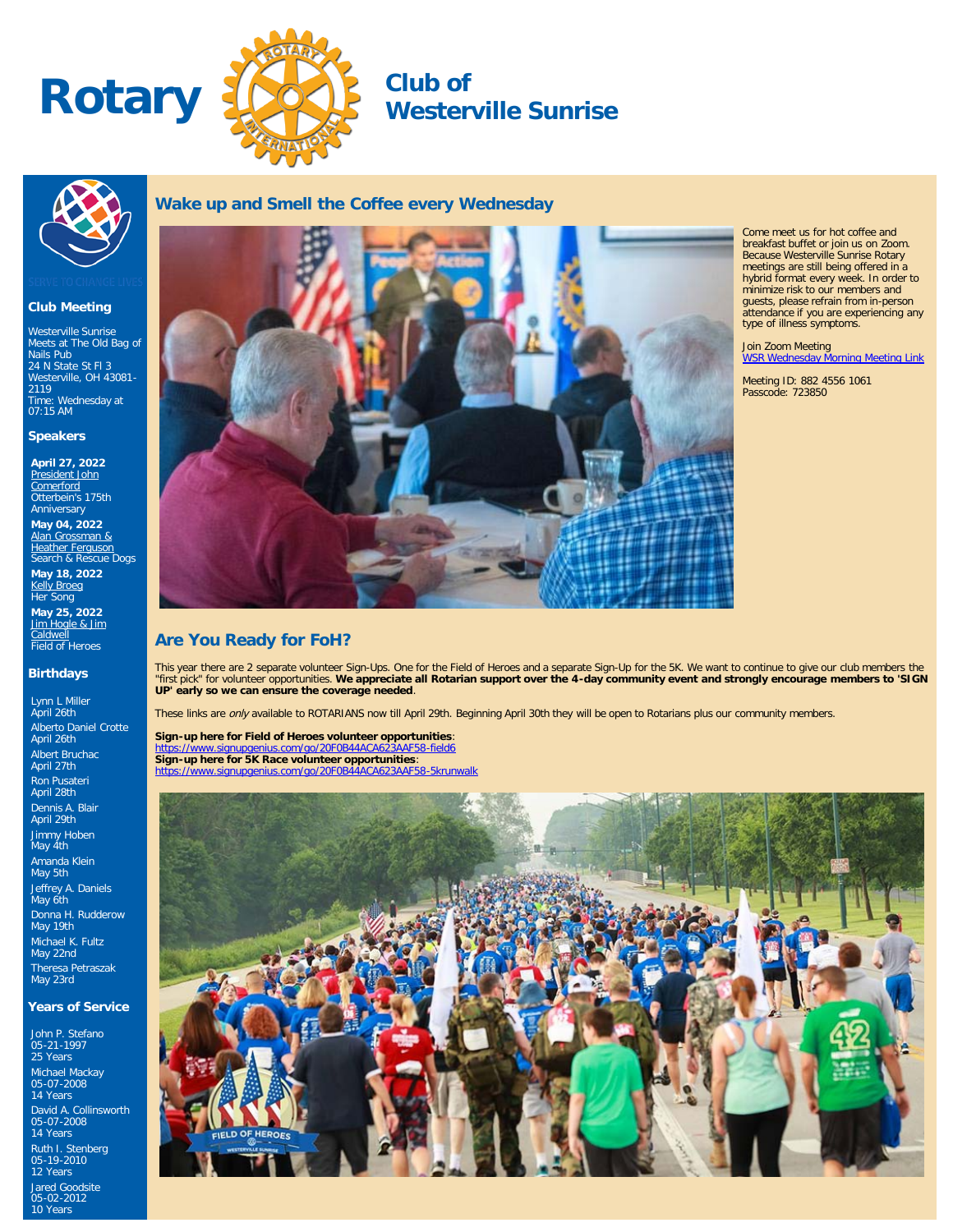## **Peacebuilder Mini-Library Tip Jar**

WSR continues to collect your cash donations each Wednesday to support our Peacebuilder Mini-Library Project. For those who prefer using plastic, please let Treasurer Greg Ruban know and he can set up a credit card payment.



# **WARM Food Pantry Volunteers Needed**

#### By Tiffany McGinnis

Michael Herron 05-22-2013 9 Years Linda Lou Bokros 05-21-2014 8 Years Albert Bruchac 05-06-2015 7 Years Chris Herbert 05-25-2016 6 Years

Stuart Allyn Whittaker 05-24-2017

5 Years Gary Yoko 05-05-2021 1 Year

Bob Prokop 05-05-2021 1 Year

> Mark your calendar! WARM needs volunteers on these Saturday mornings from 10-Noon: It is a great opportunity for fellowship - so bring your family or invite prospective Rotary members. Sign-up for one of these dates at: [Sunrise Volunteers for Warm](https://www.signupgenius.com/go/20f0b44ada729a0f85-warm1)

- June 18th
- August 20th
- October 15th December 17th



### **RSVP for our next Uptown Social Event**

#### **Uptown Art and Clay Social**

Join us at the newest addition to our Uptown Westerville scene – **Uptown Art and Clay** - located at 13-1/2 East College Avenue, on **Friday, May 13th at 6:30 pm**. Each person registering for the class will have the opportunity to make his/her own wall pocket (see image). The cost of the class is **\$45** (payable at the door) and includes all clay, supplies, glazing, firing, and instruction!!! The class size is limited to **14** people – Rotarians and/or their<br>spouses are welcome!!! Uptown Art and<br>Clay allows participants to BYOB! Now<br>that's a Westerville Sunrise Rotary event! Register by April 29<sup>th</sup> at the link<br>……

Link for sign-up genius:



<https://www.signupgenius.com/go/20F0B44ADA729A0F85-uptown>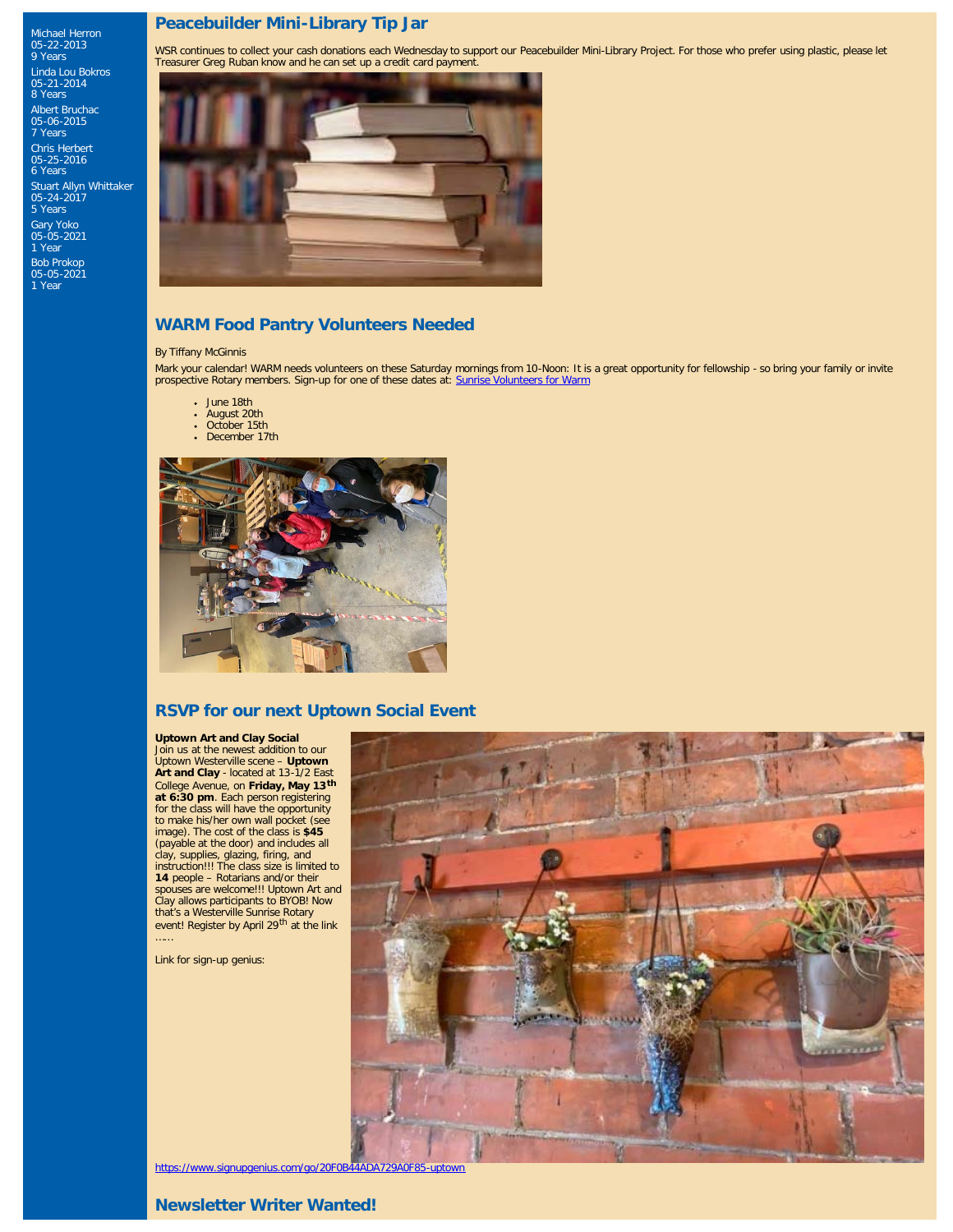#### By Lynn L Miller

This is not fake news! WSR seeks to train the next generation of talent to work the levers behind this very publication. Get the inside scoop - all of them in fact. Enjoy<br>dazzling your friends with your Rotary knowledge an



**District 125 WOO-HOO Pins to be Awarded**



**Here are our 125 Club members. Each receives a WOO HOO 125 Club pin -**destined to be a collector's edition.

We appreciate your \$100 support of the R.I. Foundation and \$25 support of Polio Plus. Making a difference in the world.Please congratulate and thank:

Scott Marier Michael Swartz Debbie Wiedwald Bob Coco Michael Collins Bob Stewart Greg Ruban David Collinsworth William Bishop Tim Bowers David Collingsworth Jared Goodsite Timothy Gose Paul Kulik Jamie Maze Anthony Mujic Donna Rudderow

**Please also congratulate our Paul Harris Award Recipients:**

Chris Herbert PH Rick Sellers PH Jason Seeley +2 Bob Gibson +2 Jim Caldwell +3 Denny Berrier +4 Jud Beachler. +5 Ron Pusateri +7 Jamie Maze +8 Tom Schmitt PHF Dan Hare PHF +1 Debbie Wiedwald PHF +2 Tim Bowers PH + 3 Al Rupiper PHF +3 Jason Buenher PH +6 Michael Swartz PH + 8 Rick Rano PH + 8 April Lott PH+4

### **Isabella Santos Foundation Golf for a Cure**

May 2, 2022 10 AM Shotgun Start JEFFERSON COUNTRY CLUB COURSE

Go to:<https://isabellasantosfoundation.org/golfforacureohio/>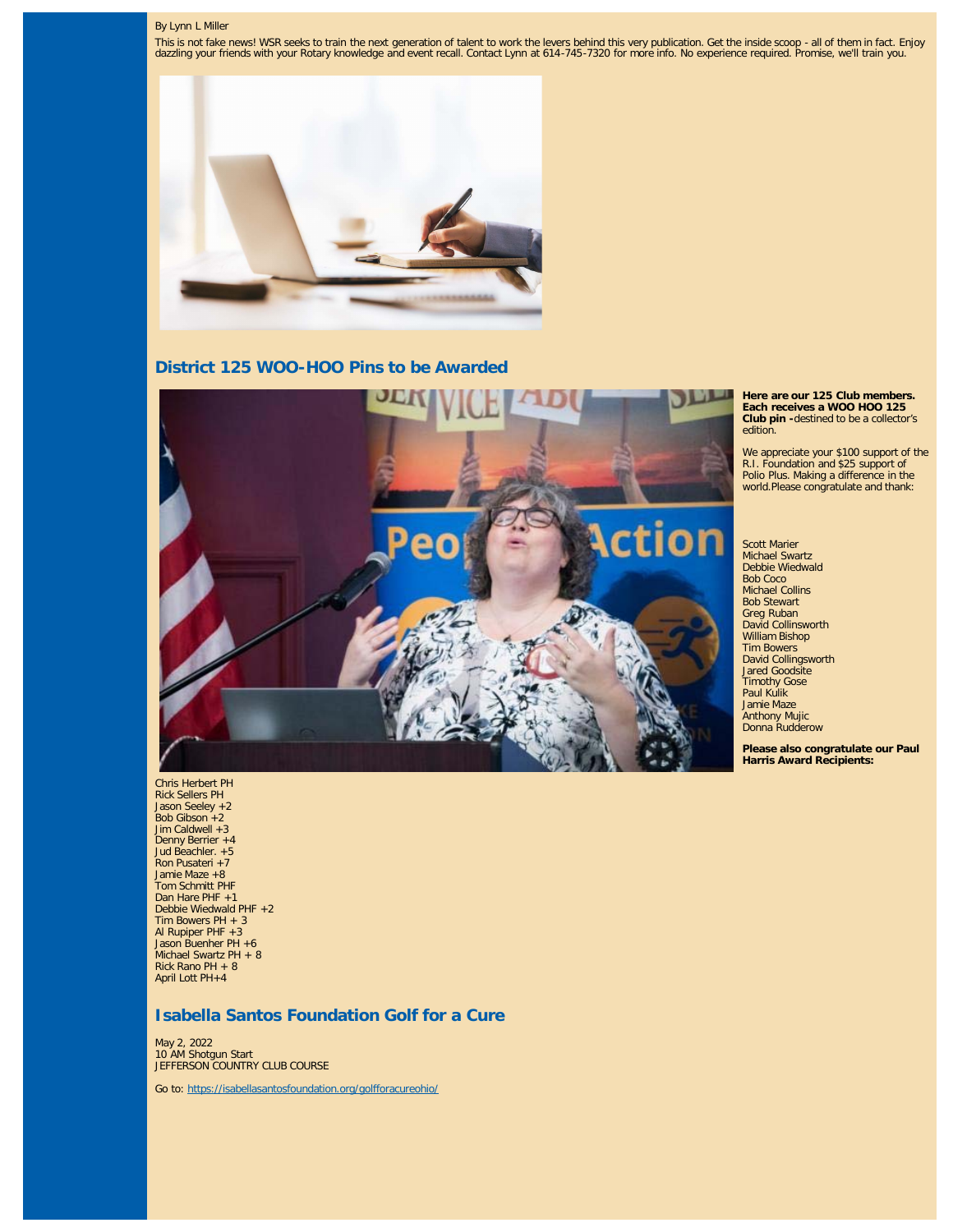

# **Attention Rotary Golf League Members and Guests...**

Our league will start again this year at Arrowhead Golf Course in Galena sometime in late April.

If you would like to keep your spot on the league, please let Tim know as soon as possible so he can start to plan on how many teams we will have again this year. Also, if you have a friend, neighbor or someone that plays golf with you on a regular basis, please ask them to join in with us for another fun filled year.

Tim Bullock, Golf League Chair

Contact me at:

[tbullinc@hotmail.com](https://mail.google.com/mail/?view=cm&fs=1&tf=1&to=tbullinc@hotmail.com)

614-882-1131

## **Thank you upcoming Greeters & Invocators**

| Date         | <b>Greeters</b>      | <b>Invocation &amp; Pledge</b> |
|--------------|----------------------|--------------------------------|
| 27-Apr-22    | Colley, Julie Ann    | Flaherty, James G.             |
| 04-May-22    | Hare, Dan            | Hill, Frank E Jr.              |
| 11-May-22    | Hoben, Jimmy         | Hrabcak, Scott D.              |
| 18-May-22    | Jenkins, Lawrence C. | Kemmer, Patrick C.             |
| 25-May-22    | Kott, David W.       | Klein, Amanda                  |
| $01$ -Jun-22 | Logue, John          | Lightbody, Mary                |



# **Please Suggest Guest Speakers**



**New! Virtual Meetings - Call for Info**

Enlighten your fellow Rotarians. Suggest a speaker to brighten our day! No<br>reasonable suggestion refused. But your guest must be willing to attend in<br>person. Email Bob Stewart at: <u>bob@smartbusinesssystems.com</u> or Mike Her [blujks@hotmail.com](https://mail.google.com/mail/?view=cm&fs=1&tf=1&to=blujks@hotmail.com)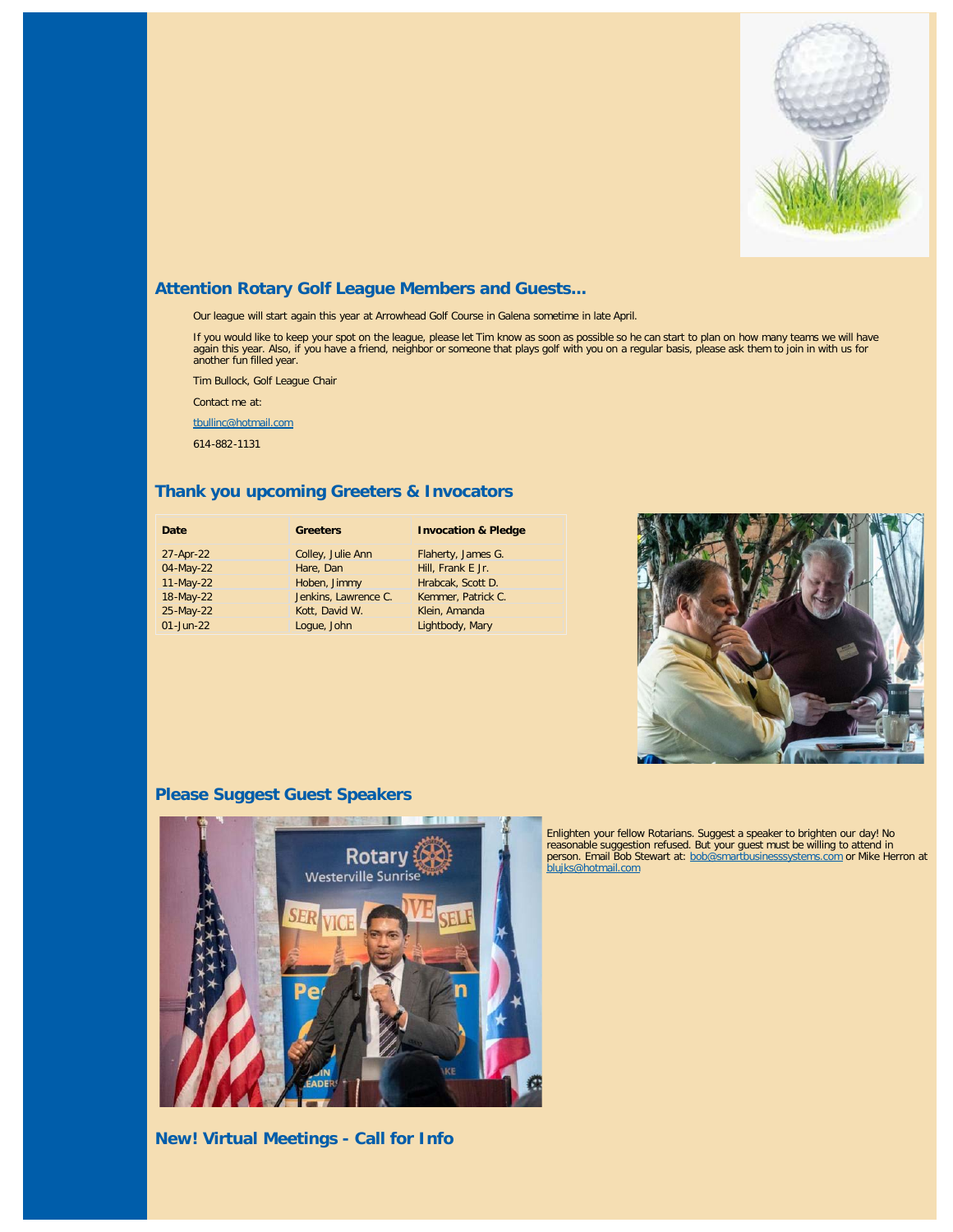# Westerville **Sunrise Rotary** Club

# **Meeting Location**

Every Wednesday @ 7:00 am

The Old Bag of Nails Pub **Third Floor** 24 North State Street Westerville, OH 43081

**PO Box 1200** Westerville, OH 43086

Westerville Sunrise Hotline 614-523-7777



#### **Club Leaders**











<u>[Robert K Gibson](https://www.ismyrotaryclub.org/EMailer.cfm?ID=800286578)</u><br>President

<u>[Michael Herron](https://www.ismyrotaryclub.org/EMailer.cfm?ID=800353675)</u><br>President-Nominee<br>Club Executive Secretary

[Gregory Ruban](https://www.ismyrotaryclub.org/EMailer.cfm?ID=800685848) Treasurer

[Thomas Strasburg](https://www.ismyrotaryclub.org/EMailer.cfm?ID=800257944) iPast President

[Allen Jefferson Fox](https://www.ismyrotaryclub.org/EMailer.cfm?ID=800513700) Club Director

[Lynn L Miller](https://www.ismyrotaryclub.org/EMailer.cfm?ID=800674440) Club Director

[Kenneth L. Wright](https://www.ismyrotaryclub.org/EMailer.cfm?ID=800670731) Club Director





[John R. Kellogg](https://www.ismyrotaryclub.org/EMailer.cfm?ID=800415917) President-Elect Club Grant Coordinator Club Public Image Chair

[Theresa Petraszak](https://www.ismyrotaryclub.org/EMailer.cfm?ID=800751205) Secretary

<u>[Patrick Knott](https://www.ismyrotaryclub.org/EMailer.cfm?ID=800122618)</u><br>Treasurer-Elect

<u>[James G. Flaherty](https://www.ismyrotaryclub.org/EMailer.cfm?ID=800122622)</u><br>Club TRF Chair Club Director

<u>[Jared Goodsite](https://www.ismyrotaryclub.org/EMailer.cfm?ID=800300254)</u><br>Club Director

[Anthony Mujic](https://www.ismyrotaryclub.org/EMailer.cfm?ID=800622712) Club Director

[David A. Collinsworth](https://www.ismyrotaryclub.org/EMailer.cfm?ID=800122599) Sergeant-at-Arms